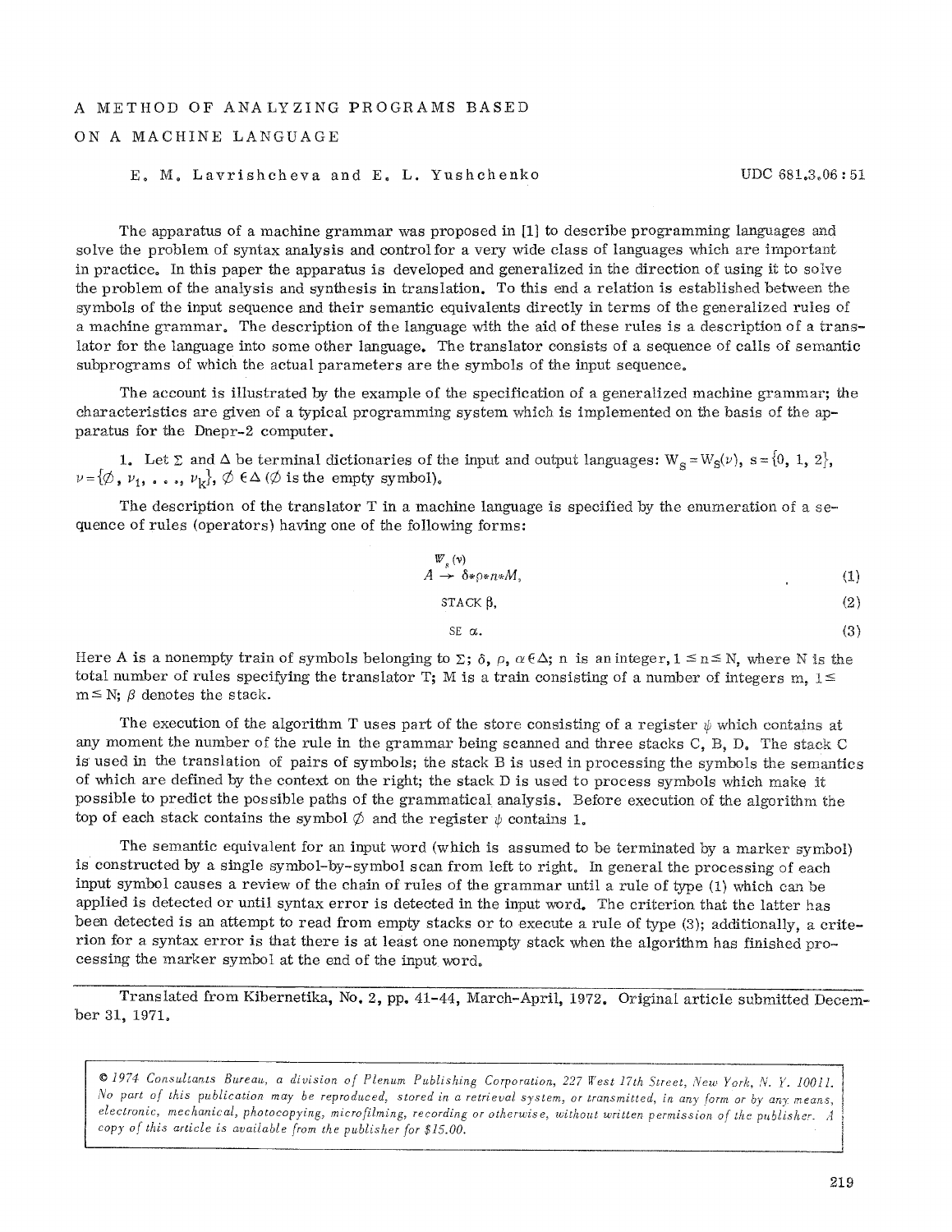A rule of type (1) cannot be implemented if and only if: !) the symbol in the input word being scarmed does not coincide with any of the symbols in the train A; 2) it does coincide,  $s = 2$ , but  $\nu$  does not coincide with the symbol in the top of stack C.

When a rule which cannot be implemented is reviewed, the contents of  $\psi$  are increased by unity and the next rule is reviewed, its number now being contained in  $\psi$ .

The implementation of each rule of the form (1) consists in defining the semantic reaction (depending on the symbols  $\delta$  and  $\rho$ ) and in defining the rule for its successor.

The Case  $s = 0$ 1. Definition of the Semantic Reaction

If  $\delta = \emptyset \wedge \rho = \emptyset$  ( $\delta$  is the symbol  $\emptyset$ , but  $\rho$  is not),  $\rho$  is added to the output chain, and its address in the output chain is recorded in the top of stack B for possible redefinition in the light of the context on the right. The symbol being scanned is provisionally defined in this case.

If  $\delta \neq \emptyset \land \rho \neq \emptyset$ , then  $\rho$  is sent to the output chain at an address read from the top of stack B. This situation corresponds to the redefinition of a previously provisionally defined symbol.

If  $\delta = \emptyset \land \rho = \emptyset$  there is no reaction associated with the construction of an output word (this corresponds to the processing of symbols which do not have any semantic connotation, for example, comments).

We note that the interpretation of rules with  $s = 0$  does not involve the symbol  $\nu$  and thus in such rules we can omit  $w_0(v)$ , which we do in the example we give.

2. Definition of the Successor Rule

If  $M \neq \emptyset$ , all its elements are sent to stack D. If also n= $\emptyset$ , the successor rule is defined by increasing the contents of  $\psi$  by 1; otherwise it is defined by storing n in that register.

If  $M = \emptyset$ , then when  $n \neq \emptyset$  the successor rule is defined by storing n in  $\psi$ ; when  $n = \emptyset$ , if the stacks C, B, D are empty, the analysis has been completed successfully; if at least one of the stacks is not empty, this indicates that there is a syntax error.

In the case s=1, in addition to the actions taken when  $s = 0$ , the symbol  $\nu$  is stored in the top of stack C.

In the case  $s=2$ , in addition to the actions taken when  $s=0$ , the symbol at the top of C is unstacked (as already remarked, if it does not coincide with the symbol  $\nu$  in the rule, the latter, by definition, is inapplicable).

Implementation of a rule of the form (2) with  $\beta = D$  consists in taking the symbol from the top of stack D and storing it in  $\psi$  (this defines the number of the successor rule for the symbol being analyzed). If this symbol is  $\emptyset$ , the algorithm terminates with a message that there has been a syntax error.

In the case of the rule STACK B, the symbol at the top of stack B is unstacked (the hypothetical redefinition does not take place).

Implementation of a rule of the form (3) consists in the output of a message that there is a syntax error the type of which is defined by the subprogram  $\alpha$ .

It should be noted that in addition to the definition of semantic equivalents, the interpretation of the rules of the grammar ensures complete syntactic control by detecting all the symbols of the input word which, according to the syntax of the language, are not compatible with the subchain preceding them (with the context on the left).

As an example, let us discuss a fragment of the description of a grammar of a machine language for <sup>a</sup>simple arithmetic expression in ALGOL 60 [2] in which:

 $\langle$ arithmetic expression $\rangle$ : =  $\langle$ simple arithmetic expression $\rangle$  X

 $\langle$  simple arithmetic expression $\rangle$  :: =  $\langle$  term $\rangle$  |  $\langle$  adding operator $\rangle$   $\langle$  term $\rangle$  |  $\langle$  simple arithmetic expression) (adding operator) (term)

 $\langle \text{adding operator} \rangle ::= + | -$ 

 $\langle \text{term} \rangle ::= \langle \text{factor} \rangle \mid \langle \text{term} \rangle \langle \text{multiplying operator} \rangle \mid \langle \text{factor} \rangle$ 

 $\langle factor \rangle$ : =  $\langle primary\ expression \rangle$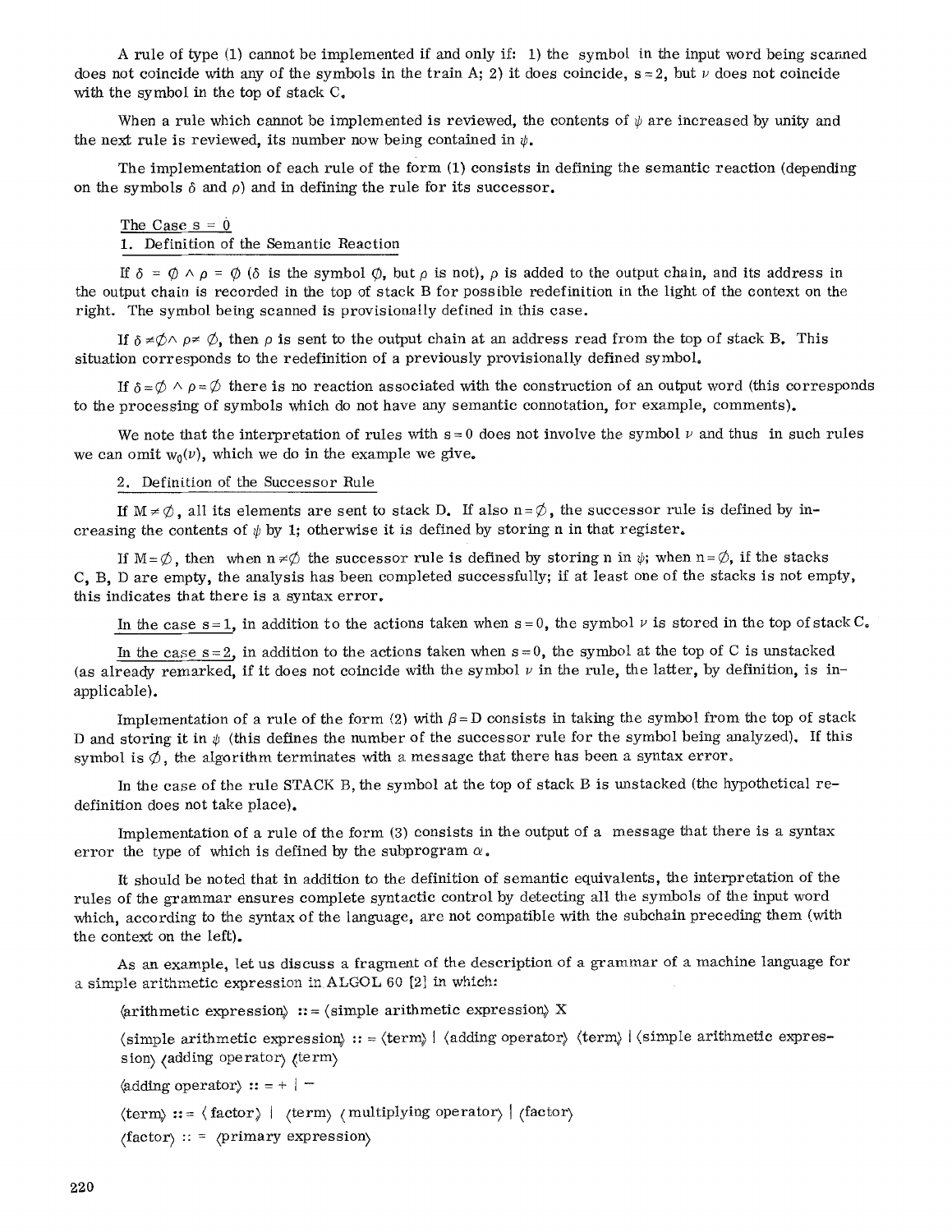$\langle$  multiplying operator $\rangle$  :: =  $\times$  |/

 $\langle$  primary expression $\rangle$  :: =  $\langle$  number $\rangle$  |  $\langle$  (arithmetic expression $\rangle$ ) |  $\langle$  variable $\rangle$ 

 $\langle \text{variable} \rangle ::= \langle \text{identity} | \langle \text{identity} | \langle \text{subscript} \text{list} \rangle \rangle \rangle$ 

 $\langle \text{subscript line} \rangle : = \langle \text{simple arithmetic expression} \rangle \langle \text{subscript line} \rangle$ ,  $\langle \text{simple arithmetic expression} \rangle$ 

 $\langle$ identifier $\rangle$ :: =  $\langle$ letter $\rangle$  |  $\langle$ dentifier $\rangle$  (digit)  $\langle$ digit)

 $\langle \text{number} \rangle ::= \langle \text{digit} \rangle \mid \langle \text{number} \rangle \langle \text{digit} \rangle$ 

Let us denote trains of all letters and digits respectively by L and K; a train of  $+$ ,  $-$  by  $\oplus$ , and a train of  $\times$ ,  $\prime$  by  $\otimes$ .

In our example the machine grammar of the language is described by the following 48 rules, where  $\Sigma = \{L, K, \oplus, \otimes, , [,], (,), X\}.$ 

1.  $\oplus -P_{13}*\emptyset *2*\emptyset$ 2. L  $\rightarrow \emptyset_{*}P_{7}*6*12$ 3. K  $\rightarrow P_9 * \emptyset * 10 * 12.$ 4.  $(\frac{W_1(\nu_1)}{P_2*\emptyset *16*25})$ **5.** SE 6. L  $\rightarrow P_8 * \emptyset * 6 * \emptyset$ 7. K  $\rightarrow P_8 * \emptyset * 6 * \emptyset$  $W_1(\nu_1)$ 8. [  $\longrightarrow P_5*P_{11}*32*45$ 9. STACK B\*D  $10_* K \rightarrow P_{10} * \emptyset * 10 * \emptyset$ 11. STACK D 12.  $\otimes$   $\rightarrow$  P<sub>2</sub>\* $\emptyset$  \*2\* $\emptyset$ 13.  $\oplus \rightarrow P_1 * \emptyset * 2 * \emptyset$ 14.  $X \rightarrow P_{14} * \emptyset * \emptyset * \emptyset$ 15. SE 16.  $\oplus$  - P<sub>13</sub>\* $\phi$ \*17\* $\phi$ 17. L  $\rightarrow \emptyset *P_{7}*21*29$ 18. K  $\rightarrow P_9 * \emptyset * 10 * 29$ 19.  $(\frac{W_1(\nu_2)}{P_3*}\mathcal{O}*16*25)$ 20. SE 21. L  $\rightarrow P_8 * \emptyset * 21 * \emptyset$ 22. K  $\rightarrow P_8 * \emptyset * 21 * \emptyset$ 23.  $\left[\frac{W_1(\nu_2)}{P_5*P_{11}*32*45}\right]$ 24. STACK B\*D 25.  $\frac{W_2(\nu_1)}{W_1 \cdots W_4 \neq \emptyset \neq 12 \neq \emptyset}$ 26.  $W_2(\nu_2)P_4*\phi*29*\phi$  $W_2(\nu_3)$ 27. ) $\longrightarrow$   $P_4 * \varphi * 41*$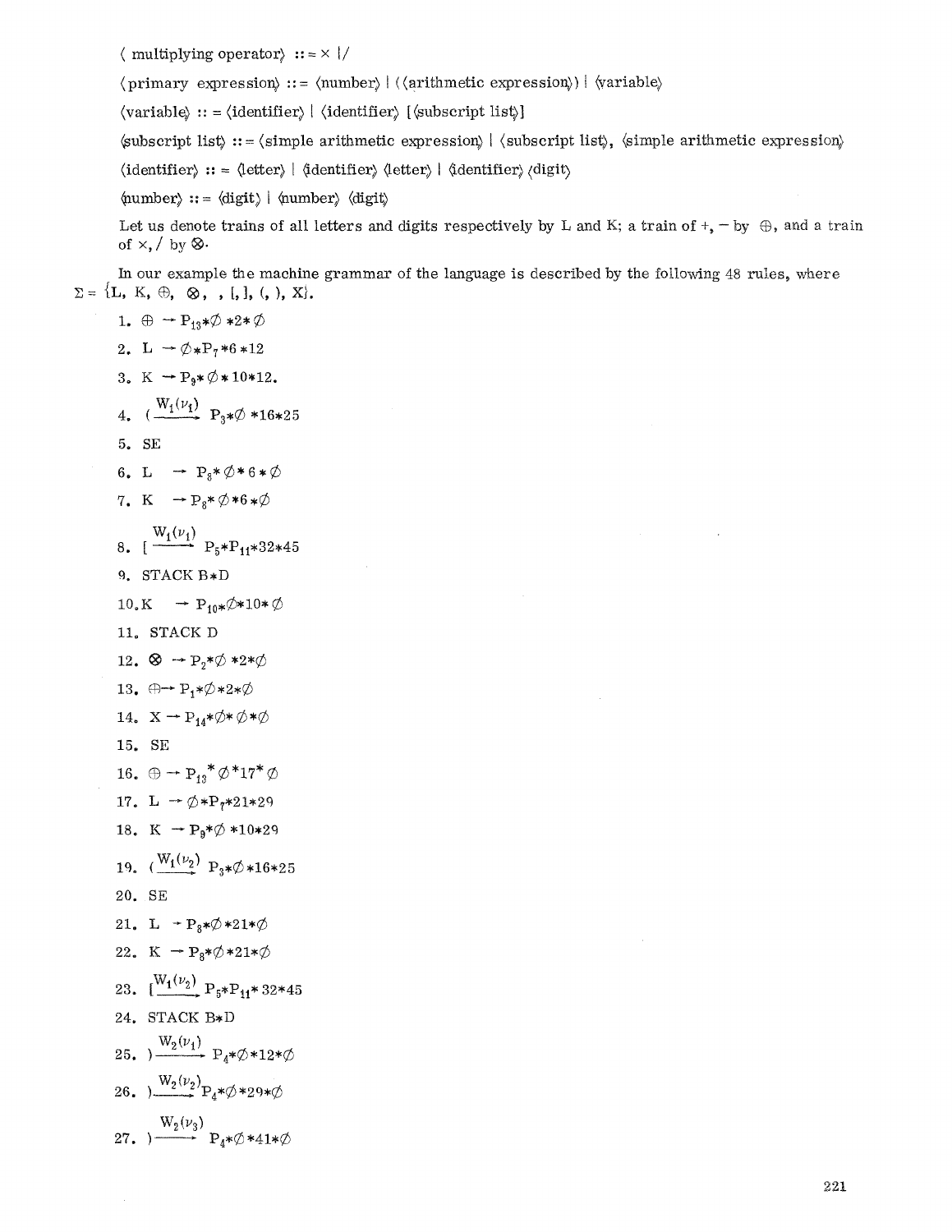28. STACK D  
\n29. 
$$
\oplus \rightarrow P_1 * \emptyset * 17 * \emptyset
$$
  
\n30.  $\otimes \rightarrow P_2 * \emptyset * 17 * \emptyset$   
\n31. STACK D  
\n32.  $\oplus \rightarrow P_{13} * \emptyset * 33 * \emptyset$   
\n33. L  $\rightarrow \emptyset * P_7 * 37 * 41$   
\n34. K  $\rightarrow P_9 * \emptyset * 10 * 41$   
\n35.  $\left(\frac{W_1(\nu_3)}{\cdots} P_3 * \emptyset * 37 * \emptyset \right)$   
\n38. K  $\rightarrow P_8 * \emptyset * 37 * \emptyset$   
\n39.  $\left[\frac{W_1(\nu_3)}{\cdots} P_5 * P_{11} * 32 * 45 \right]$   
\n40. STACK B\*D  
\n41.  $\oplus \rightarrow P_1 * \emptyset * 33 * \emptyset$   
\n42.  $\otimes \rightarrow P_2 * \emptyset * 33 * \emptyset$   
\n43.  $\rightarrow P_{12} * \emptyset * 33 * \emptyset$   
\n44. STACK D  
\n45.  $\left[\frac{W_2(\nu_1)}{\cdots} P_6 * \emptyset * 12 * \emptyset \right]$   
\n46.  $\left[\frac{W_2(\nu_2)}{2}\right] P_6 * \emptyset * 29 * \emptyset$   
\n47.  $\left[\frac{W_2(\nu_3)}{2}\right] P_6 * \emptyset * 41 * \emptyset$   
\n48. STACK D

There are 14 subprograms for the semantic definitions in this grammar, each of which executes some function of the translation of the current symbol in the input sequence:  $P_1$  and  $P_2$  translate the adding and multiplying arithmetic operations;  $P_3$  and  $P_4$ ,  $P_5$  and  $P_6$  process left and right parentheses and brackets;  $P_7$  and  $P_8$  process the first letter and the subsequent symbols of an identifier;  $P_9$  and  $P_{10}$  process the first and subsequent digits of a number;  $P_{11}$  processes the first letter in a subscripted variable;  $P_{12}$  processes a comma;  $P_{13}$  and  $P_{14}$  process unary operations and the end of an expression.

Let us define for our example grammatical correctness (incorrectness) and the semantic definition of the words A, A1 (examples 1, 2) in the language under consideration in accordance with the above grammar.

Example. 1. As a result of the analysis of the input word

 $A: xyz \times (F2 [5] - x) + 1 X$ 

we obtain the following chain of names of semantic subprograms, over the symbols of which we write the corresponding symbols of the input chain (under the names of the semantic subprograms we write the numbers of the rules of the grammar which apply):

| $x \quad y \quad z \quad \times \quad (F \quad 2 \quad [5] \quad - \quad x \quad ) \quad + \quad 1 \quad X$ |  |    |                                         |  |    |  |    |  |  |
|-------------------------------------------------------------------------------------------------------------|--|----|-----------------------------------------|--|----|--|----|--|--|
| $P_2$ $P_8$ $P_8$ $P_2$ $P_3$ $P_7$ $P_8$ $P_5$ $P_9$ $P_8$ $P_1$ $P_2$ $P_4$ $P_1$ $P_9$ $P_{14}$          |  |    |                                         |  |    |  |    |  |  |
|                                                                                                             |  |    | 6 6 9 4 17 22 23 34 11 29 17 21 13 3 11 |  |    |  |    |  |  |
|                                                                                                             |  | 12 |                                         |  | 44 |  | 31 |  |  |
|                                                                                                             |  |    |                                         |  | 46 |  | 31 |  |  |
|                                                                                                             |  |    |                                         |  |    |  | 25 |  |  |